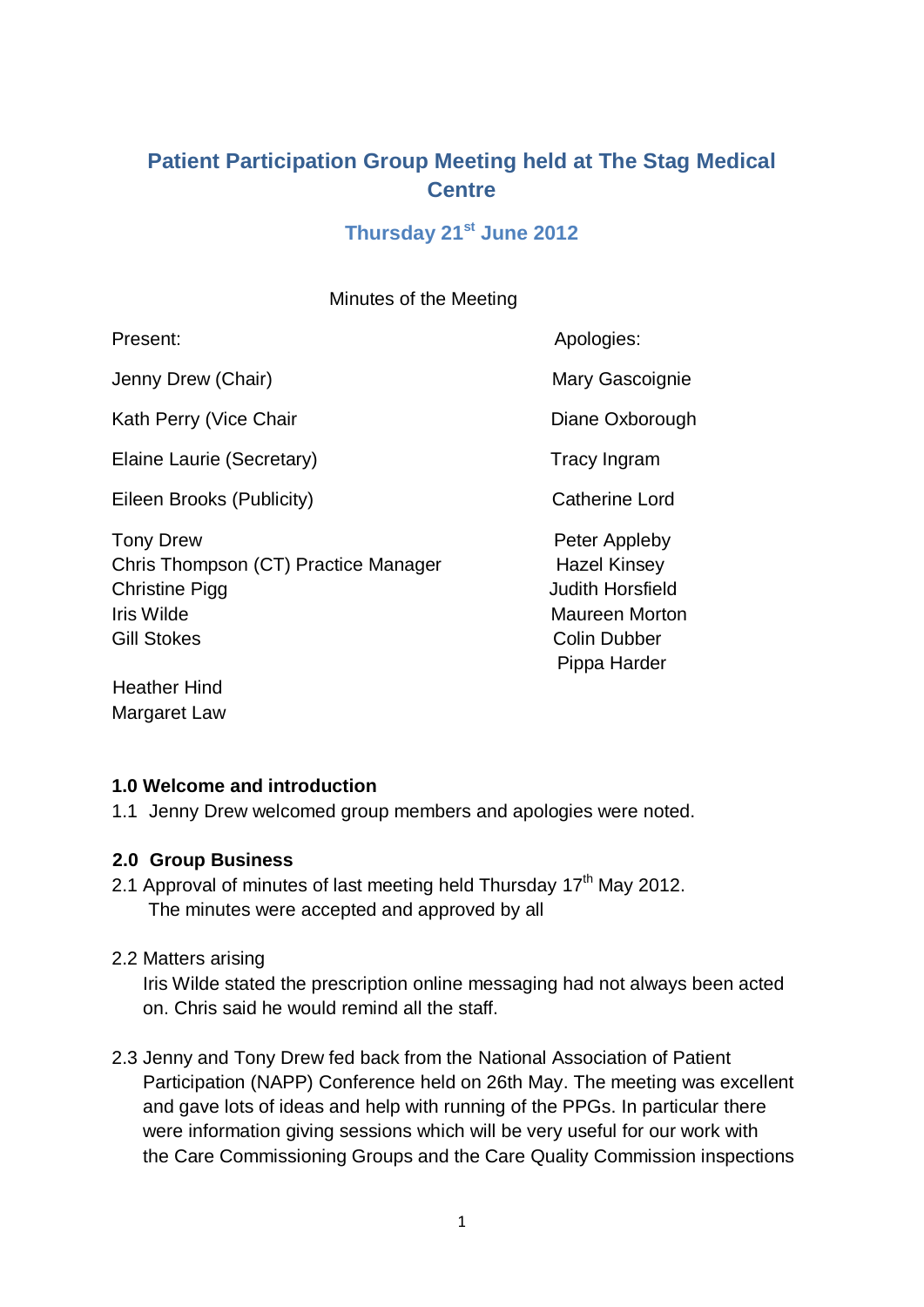within GP Practices. Members were reminded they could access all of the feedback from this meeting on the NAPP website [www.NAPP.org.](http://www.napp.org/)

- 2.4 Jenny fed back from the Care Commissioning Group (CCG) meeting 13th June 2012. This was the first meeting organised by NHS Rotherham about Patient and Public involvement and how the work of PPGs can contribute to Clinical Commissioning Groups via Clinical Referencing Groups. Members were given printed copies of all the activities and outcomes of the event for information. Jenny informed the meeting that she had volunteered to set up a PPG Network for all the GP Practices in Rotherham. Another meeting will be scheduled for September 2012 and Jenny will work with NHS Rotherham to put together an Agenda for the meeting but in the meantime an organising meeting for the September event will take place in August 2012 where we will require volunteers from our PPG to attend. These meetings would address issues such as the PPG having a voice about service provision which Eileen had questioned whether it would under the new regulations.
- 2.5 Jenny requested volunteers to help set up and support PPG Open Days which could be held at the same time as the Flu clinic sessions. The dates were  $28<sup>th</sup>$  September and 5th October 2012 with the possibility of a further date in October.

| 28 <sup>th</sup> September 2012 | 5 <sup>th</sup> October 2012 |
|---------------------------------|------------------------------|
| <b>Gill Stokes</b>              | <b>Gill Stokes</b>           |
| Iris Wilde                      | <b>Iris Wilde</b>            |
| <b>Christine Pigg</b>           | <b>Christine Pigg</b>        |
| <b>Heather Hind</b>             | <b>Heather Hind</b>          |
| <b>Elaine Laurie</b>            | Margaret Law                 |
| Jenny Drew                      | Jenny Drew                   |
| <b>Tony Drew</b>                | <b>Tony Drew</b>             |

The following people volunteered:

Kath Perry also offered to help on a third date if this was set up.

 As the Flu clinics are attended by a majority of the practice population which includes some hard to reach groups the suggestion by Chris Thomson to hold the Open Days on these dates' means we can publicise the PPG and try to secure more members both virtual and actual. Chris also stated that the cost of tea and coffee would be covered by the Practice. This will be set as an Agenda item in order to document progress of the organisation of the content for the Open Days.

### **3.0 Publicity - Eileen Brooks**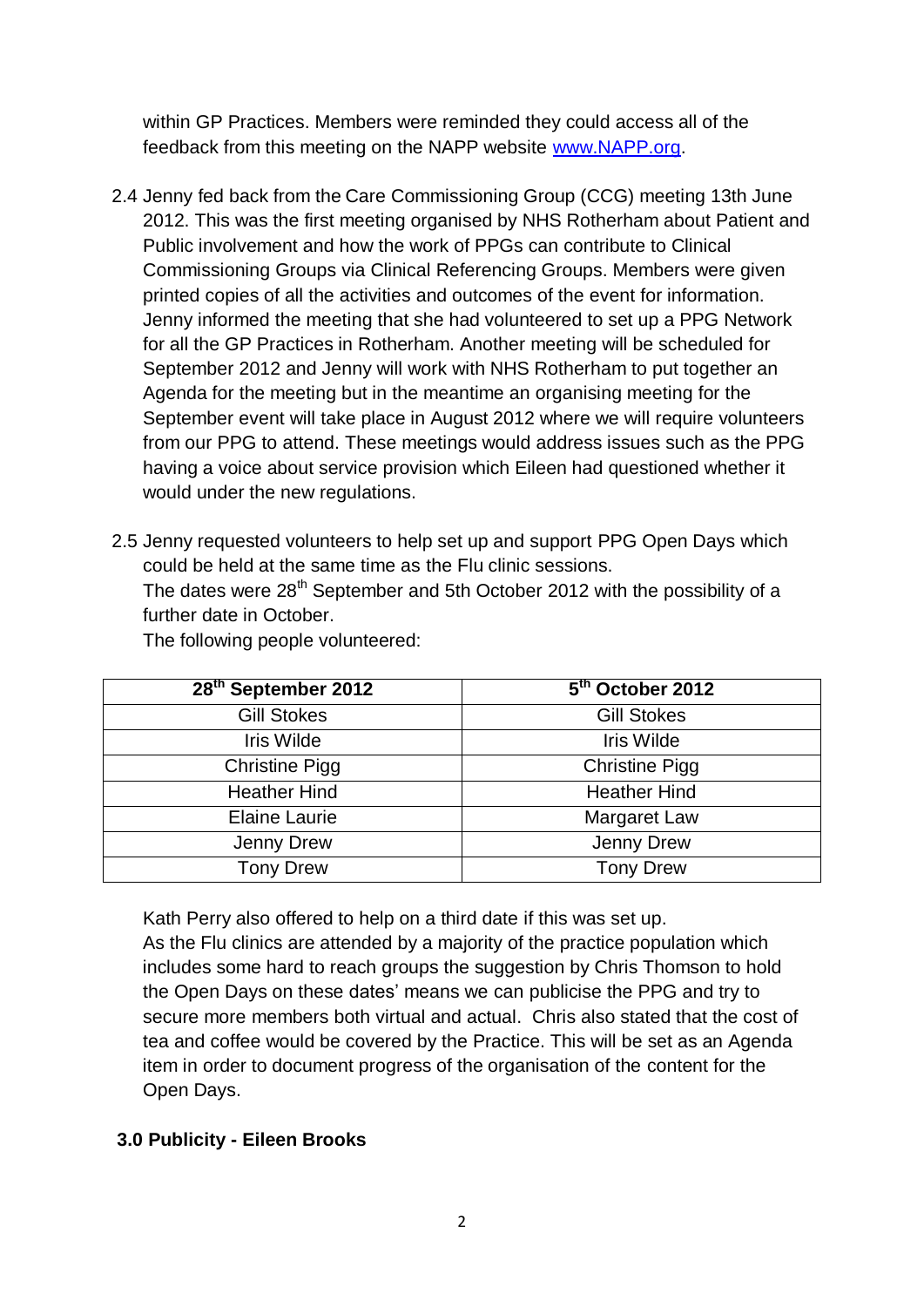3.1 Eileen was open to providing a local press article to be published to coincide with the announcement of the Flu clinic dates and Open Day dates. She will be providing an outline of the article for subsequent meetings. It was decided to progress to a twice yearly publication of the Practice Newsletter. The next edition will be for the autumn and winter. Eileen will be requesting contributions at a later date.

### **4.0 Action Plans arising from GP Practice Survey Results – Jenny Drew**

- 4.1 Short term feedback
- 4.2 Long term feedback

 Jenny has feedback all the issues raised in both the Short term and Long term action plans which are all resolved. The exception being the issue of car parking which is on-going and will continue to be so until the remuneration arrangements with the Congregational Church are resolved (if they ever are!) This will no longer be an Agenda item.

### **5.0 Website development – Tony Drew**

5.1 Website mock up feedback from sub-group

 Tony will continue to explore improving the website for email, open day publicity, workshops and the next Newsletter. He is also checking on how to put together the virtual PPG email list.

## **6.0 News from the practice**

6.1Chris Thompson informed the meeting of the following:

- 6.2 Trainee Registrar training is coming to an end and Dr Scrivens will be leaving in August. It is hoped the scheme will continue.
- 6.3 There have been some suggestions put forward from the nursing staff as how they could improve the availability of appointments and this is on-going.
- 6.4 The industrial action did not affect the Practice.
- 6.5 Chris asked Jenny if she would look into what is required of the DES for the 2<sup>nd</sup> year's funding award.
- 6.6 The advert for the new GP would be published shortly.

# **7.0 Any other business**

7.1 Kath Perry and Elaine Laurie attended a LINk meeting for Rotherham. They reported that the Rotherham Health Watch would include the type of work that LINk had been doing and therefore LINk would cease to function as it does currently. It will be subsumed into the Public Health department of the local authority and there is to be a tendering process to not for profit organisations to